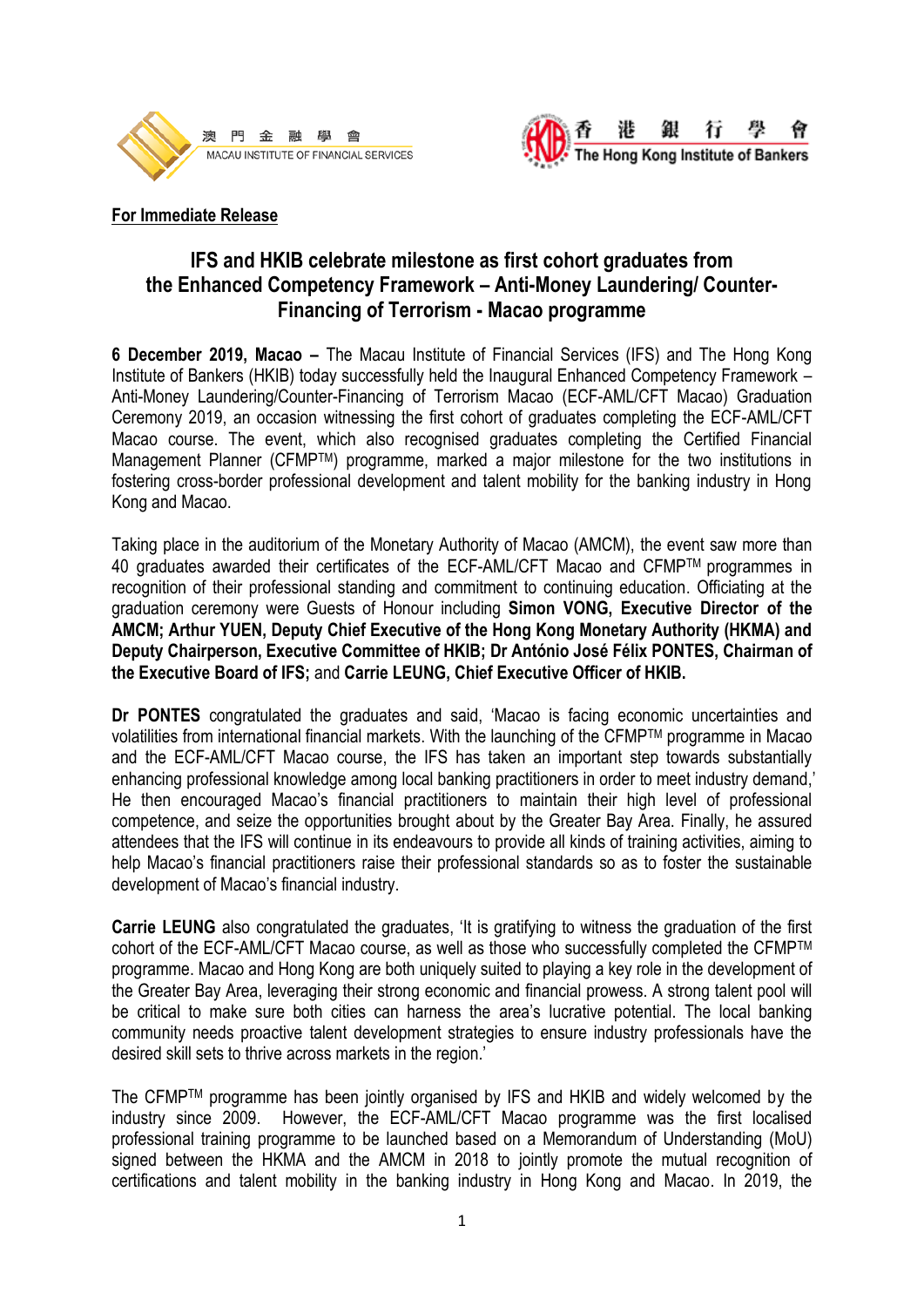programme was integrated as one of the five modules in the Advanced Diploma Programme for Certified Banker Macao (Stage I).

Going forward, IFS and HKIB will continue to work closely to launch more programmes in other professional areas under the Enhanced Competency Framework and integrate them into the Certified Banker Macao curriculum, with the aim of upholding the professional standards of banking and finance practitioners in both jurisdictions using a common qualification benchmark.

\*\*\*Ends\*\*\*



# **Photo caption:**

(From third left) Carrie LEUNG, Chief Executive Officer of HKIB, Simon VONG, Executive Director of AMCM; Arthur YUEN, Deputy Chief Executive of HKMA and Deputy Chairman, Executive Committee of HKIB; Dr António José Félix PONTES, Chairman of the Executive Board of IFS; and, congratulate the four top candidates among 60+ graduates at the event.